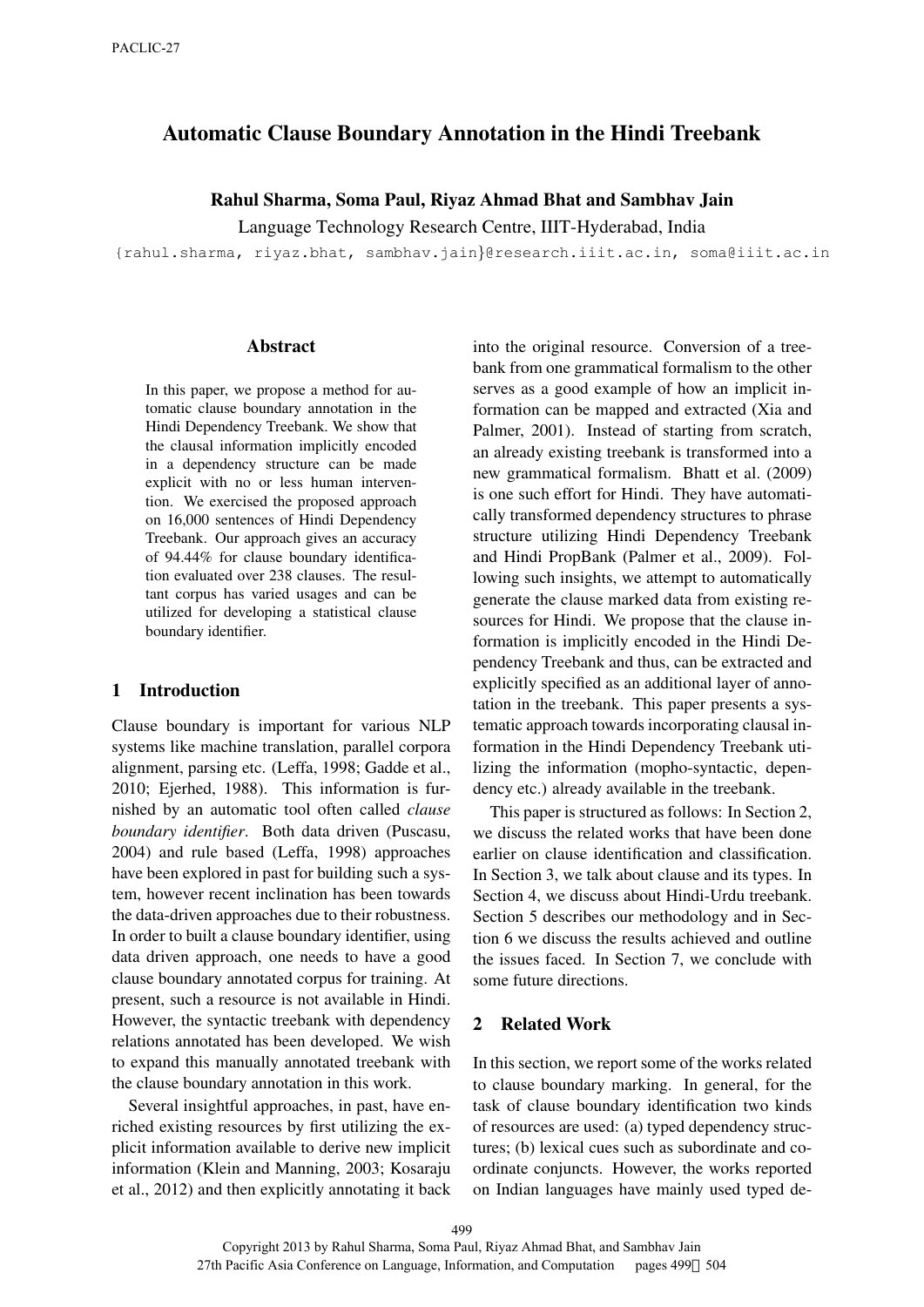pendency structures. Ghosh et al. (2010) has developed a rule based system for identifying clause boundary for Bangla. They have defined clause as a composite construction of a verb along with its dependent chunks. The rules are designed on the basis of dependency relation in an annotated corpus. They use CRF based statistical system for labeling different clauses. Dhivya et al. (2012) reports the task of identifying clauses in Tamil. They first preprocess the input sentence using Maltparser which gives dependency tree as its output. They have proposed 11 different dependency tags. Using those dependency tags marked by Maltparser, they try to find clause boundary in a sentence. Another work on Tamil (Ram and Devi, 2008) have proposed a hybrid approach for detecting clause boundaries in a sentence. They have used CRF based system which uses different linguistic cues for the task. After identification of the clause boundaries they run error analyzer module to find the false boundaries, which are then corrected by the rule based system built using linguistic cues.

Leffa (1998) has proposed a rule based system for English. This system uses lexical cues such as subordination conjuncts, coordination conjuncts etc. for indentification of clause boundaries and the type of a clause. Puscasu (2004) proposed a multilingual method of combining language independent machine learning techniques with language specific rules to detect clause boundaries in unrestricted texts. The rules identify the finite verbs and clause boundaries not included in learning process. Gadde et al. (2010) used some heuristic rules for clause boundary marking in Hindi. Their aim was to see the impact of clausal information on parser performance.

### 3 Clause and its Classification

A clause is a group of words consisting of a verb (or a verb group) and its arguments (explicit and implicit). Depending on the type of the verb, a clause is classified either as finite or non-finite based on the finiteness of the head verb. For example:

(1) raam khana khaakar ghar gayaa. Ram food eat+do home go+past. 'Ram went home after eating.'

In this example (1), *khana khaakar* is a nonfinite clause since 'khaakar' is a non-finite verb. Similarly, *raam ghar gayaa* is a finite clause as 'gayaa' is a finite verb. A sentence can have more than one clauses in it. These clauses are classified in to two types as:

- 1. Main clause, which is an independent clause, is also called Superordinate clause,
- 2. Subordinate clause, which is dependent on the main clause.

Clauses can also be classified based on their function in a sentence such as complement clause, adverbial clause, relative clause etc. (discussed shortly). Based on the relative position of clauses with respect to each other, clauses can either be nested or non-nested. Nested here means one clause is embedded in another clause, while nonnested means they lie adjacent to each other. For example,

(2) raam jo khela , Ram who play+past , home go+past ghar gayaa 'Ram who played , went home.'

In example (2) the two clauses are: 1) *raam ghar gayaa* (a non-embedded clause) 2) *jo khela* (an embedded clause), which is embedded in *raam ghar gayaa*.

Below, we discuss some of the clause types mentioned earlier.

### (a) Complement Clause

These clauses are introduced by complementizer 'ki' (that) and generally follow the verb of main clause (Koul, 2009).

(3) yaha sach hai ki mohan bimaara hai It true is that Mohan sick is 'It is true that Mohan is sick'

In example (3), *ki mohan bimaar hai* is a Complement clause and 'ki' is a complementizer.

It must be noted that 'complement clause' may also act an argument of the main clause verb. So, in example (3), the main clause is *yaha sach hai ki mohan bimaara hai*, which contains the complement clause *ki mohan bimaara hai*, in it. This is considered to be a special case where a clause comes as an argument of a verb and becomes a part of the main clause. We have handled this type of construction separately (discussed in section 5).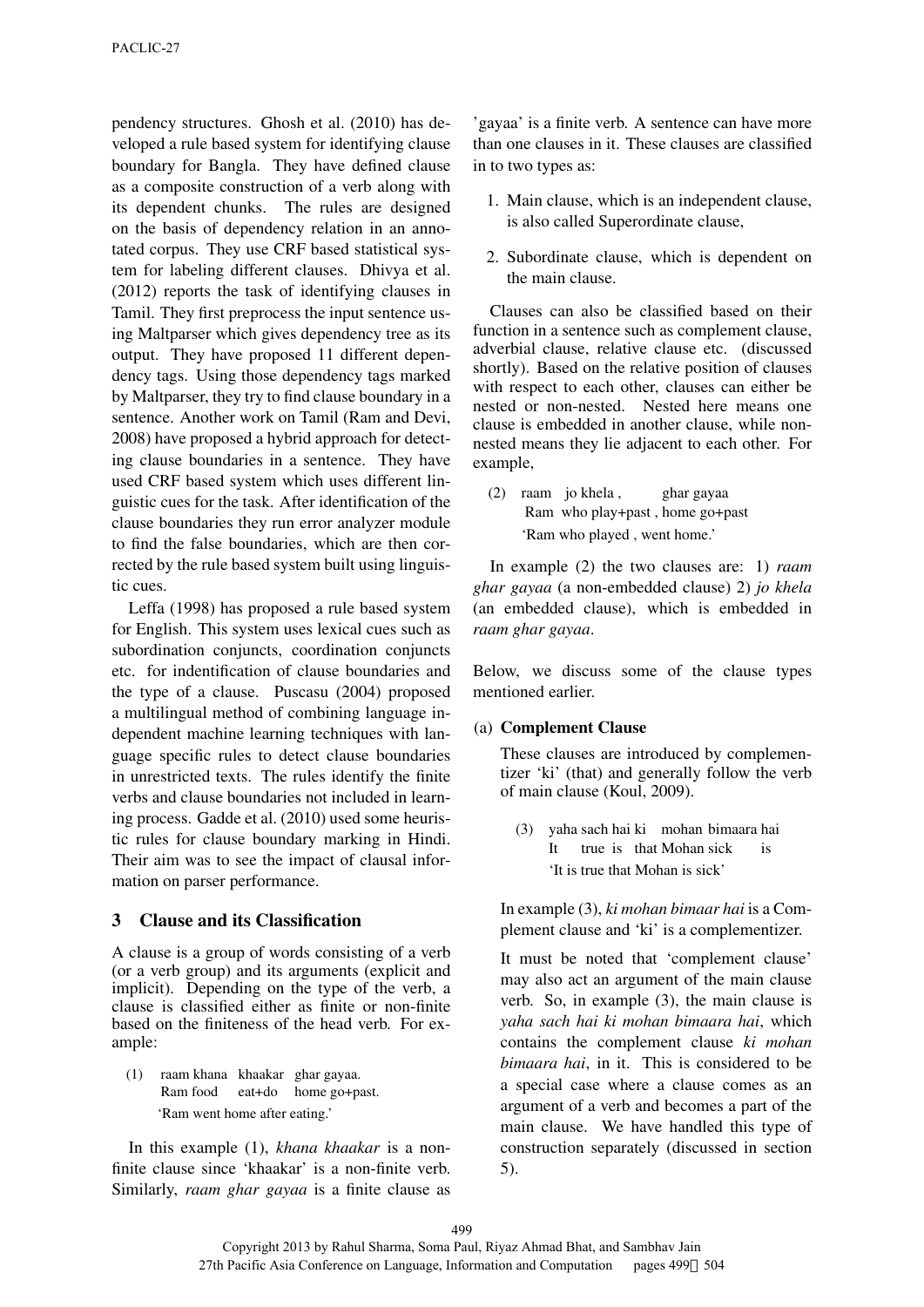### (b) Relative Clause

Finite relative clauses occur as a modifier of verb's argument and contain a relative pronoun (Koul, 2009). Such clauses can be either nested or non-nested. For example:

(4) vaha ladkaa jo khel rahaa thaa ghar that boy who play+past+conti. home gayaa go+past

'That boy who was playing went home'

In example (4), the nested relative clause is *jo khel rahaa thaa* (who was playing ) with 'jo' as a relative marker. 'jo' modifies 'vaha', the argument of the verb 'gayaa'.

Consider another example:

(5) vaha ladkaa ghar gayaa that boy home go+past who jo khel rahaa thaa play+past+conti. 'That boy who was playing went home'

In example (5) relative clause *jo khel rahaa thaa* is an example of an extraposed relative clause.

### (c) Coordinate Clause

It is one of the independent clauses in a sentence belonging to a series of two or more independent clauses co-ordinated by a coordinating conjunction (Koul, 2009). For example:

(6) main ghar jaaungaa aur raam I home go+fut. and Ram delhi dillii go+fut jaayegaa 'I will go home and Raam will go to Delhi'

*mai ghar jaaungaa* and *raam dillii jaayegaa* are two independent clauses with the same status in example (6). In our work, we consider both clause as coordinate clauses, and the coordinating conjunct is not taken to be part of any of the two clauses. There is thus no hierarchy in these clauses.

### 4 Hindi Dependency Treebank

In this section, we give an overview of Hindi Treebank (HTB ver-0.51) a part of which was released for Hindi Dependency Parsing shared task, MT-PIL, COLING 2012 (Sharma et al., 2012). It is a multi-layered dependency treebank with morphological, part-of-speech and dependency annotations based on the Computational Pāṇinian Grammatical (CPG) framework. In the dependency annotation, relations are mainly verb-centric. The relation that holds between a verb and its arguments is called a  $karaka$  relation. Besides  $karaka$  relations, dependency relations also exist between nouns (genitives), between nouns and their modifiers (adjectival modification, relativization), between verbs and their modifiers (adverbial modification including subordination). CPG provides an essentially syntactico-semantic dependency annotation, incorporating  $karaka$  (e.g., agent, theme, etc.), non- $karaka$  (e.g. possession, purpose) and other (part of) relations. A complete tagset of dependency relations based on CPG can be found in (Bharati et al., 2009), the ones starting with 'k' are largely Pāṇinian karaka relations, and are assigned to the arguments of a verb. Example (7) shows the three levels of information discussed above encoded in the SSF format.

(7) raam ne khaanaa khaayaa aur paani Ram+erg food ea+past and water piyaa. drink+past 'Raam who ate food and drank water, went

home'

| <b>Offset</b> | Token               | Tag        | <b>Feature structure</b>                             |
|---------------|---------------------|------------|------------------------------------------------------|
| 1             | $\mathcal{U}$       | NP         | $<$ fs name=NP drel=k1:VGF $>$                       |
| 1.1           | raama               | NNP        | $<$ fs af='raama,n,m,sg,3,d,0,0' $>$                 |
| 1.2           | ne.                 | <b>PSP</b> | $<$ fs af='ne, psp,' $>$                             |
| 12            | ))<br>$\mathcal{U}$ | NP         | $<$ fs name=NP2 drel=k2:VGF $>$                      |
| 2.1           | khaanaa<br>))       | NN         | <fs af="khaanaa,n,m,sg,3,d,0,0" name="khaanaa"></fs> |
| 3             | $\mathcal{U}$       | VGF        | $\langle$ ifs name=VGF drel=ccof:CCP $>$             |
| 3.1           | khaayaa<br>))       | VM         | <fs af="KA,v,m,sg,any,,yA,yA" name="khaayaa"></fs>   |
| 4             | $\mathcal{L}$       | <b>CCP</b> | $\langle$ ifs name=CCP $>$                           |
| 4.1           | aur<br>))           | CC.        | $<$ fs af='Ora,avy,' name="aur" >                    |
| 5             | $\mathcal{U}$       | NP         | $\langle$ ifs name=NP3 drel=k2:VGF2 $>$              |
| 5.1           | paani<br>)          | NN         | $\langle$ fs af='pAnI,n,m,sg,3,d,0,0' name="paani">  |
| 6             | $\mathcal{U}$       | VGF        | $\langle$ ifs name=VGF2 drel=ccof:CCP $>$            |
| 6.1           | piyaa<br>))         | VM         | $\langle$ fs af='pIyA,unk,,,,,,' name="piyaa">       |

Figure 1: SSF representation for example 7

In figure 1, the preterminal node is a part of speech (POS) of a lexical item. These parts of speech are grouped together to form chunks (eg. NP, VGF, CCP, VGNF etc.) as a part of sentence analysis. The dependency relations are marked at chunk level, marked with drel in above SSF format.  $k1$  is the agent of the action and  $k2$  is the object of the verb. There are two  $k2's$  for two different verbs, khaanaa 'food' is k2 for khaayaa 'eat' verb and paani 'water' is k2 for piyaa 'drink' verb.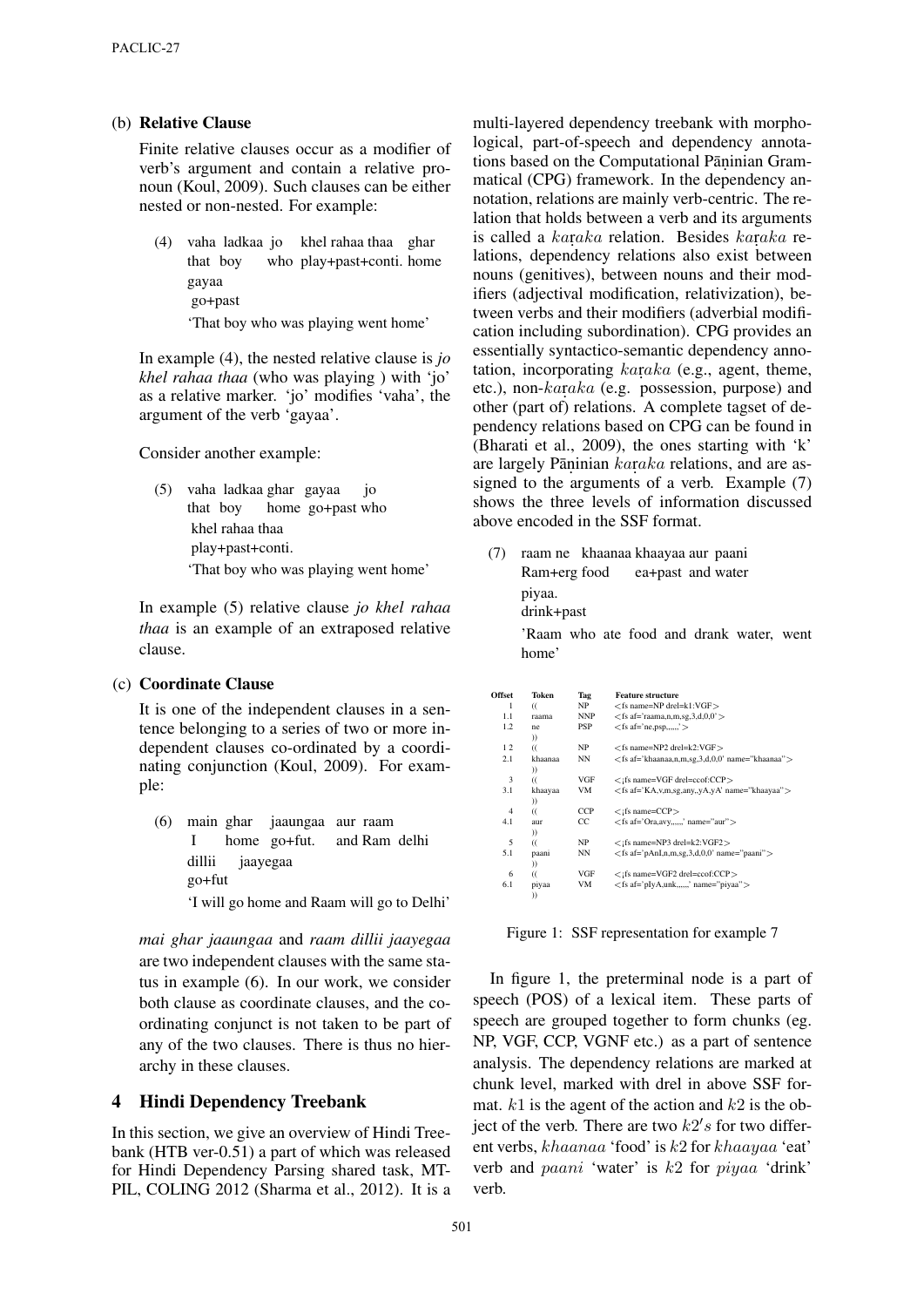### 5 Method

As we discussed earlier, we use dependency attachments and dependency relations annotated in the treebank to automatically mark the clause boundaries. The assumption is that the left most and the right most projections (dependents) of a verb are the extremes of a clause it heads.

Our approach is composed of two steps which execute sequentially to identify boundaries of a clause. Step 1 identifies the clause boundary in general, while Step 2 is a post-processing step which do adjustments specifically to handle 'ki' (that) complement clauses.

**STEP 1:** In this step, we first extract all verbs in a sentence using POS tag and chunk information and then traverse the dependency tree to extract their dependents recursively one by one. For each verb in the list, we stop traversing if either we exhaust the nodes dominated by the verb or find another verb in its dominance. However, when a complement clause introduced by complementizer 'ki' is annotated as an argument of a verb we will continue traversing till we exhaust all the nodes dominated by the complementizer 'ki'. This will ensure that the complement clause be treated as part of the main clause, more like an embedded clause. Once verb and its dependents are obtained, we sort them by their offsets. The lowest offset is considered as the start of a clause and the highest offset marks its end. This way we determine boundaries of each clause in a sentence.

Example (8) illustrates STEP 1:

(8) raam ghar gayaa aur khaanaa khaayaa. Ram home go+past and food eat+past 'Ram went home and ate food.'



#### Figure 2: Dependency Tree

Figure 2 shows the dependency tree of example (8). Relations (k1, k2 etc.) are marked on edges and Offsets of different chunks are shown in brackets with the words. Following STEP 1, a verb list containing two verbs–'gayaa' and 'khaayaa' is formed. Then, after traversing the dependency tree of example (8) for verb 'gayaa', a list, containing verb 'gayaa' and its arguments–'raam' and 'ghar' is built. This list is, then, sorted by the offsets of words contained in it. After sorting, the words corresponding to the lower and higher offsets are treated as the boundaries of the clause headed by the verb 'gayaa'. Similarly for 'khaayaa' verb, words at offset 5 and offset 6 mark the boundaries. Thus, the clause boundaries for example (8) will be marked as:

#### (raam ghar gayaa) aur (khaanaa khaayaa.)

**STEP 2:** This step, as a postprocessing step, handles the exceptional case of 'ki' (that) complex complement clauses. As mentioned earlier, 'ki' complement clause may occur as an argument of a verb and could be thus a part of its clause. Although, in STEP 1 we will accurately include the complement clause as a part of the main clause, we don't mark the scope of complement clause itself, if it is complex i.e., made of more than one clause. This step marks the scope of complex complement clauses based on the output of STEP 1. Example (9) explains this further.

(9) raam ne kahaa ram+erg say+past that you home go and ki tum ghar jaao or aaraam karloo rest do

'Ram said that you go home and take rest.'

After STEP 1, the clause boundaries for the sentence (9) would be like:

(raam ne kahaa ki (tum ghar jaao) or (aaraam karloo))

In STEP 2, we iterate over the output of STEP 1 and mark the boundaries of the complement clause starting from the word imediately following the 'ki' complementizer and the ending with the end of main clause of which complement clause is a part. The modified boundaries will be:

(raam ne kahaa ki ((tum ghar jaao) or (aaraam karloo)))

### 6 Results and Discussion

A testing set of 100 sentences containing 288 clauses randomly selected from a section of the Hindi Dependency Treebank is used to evaluate the performance of our approach. The accuracies are calculated on the basis of the following aspects of a clause: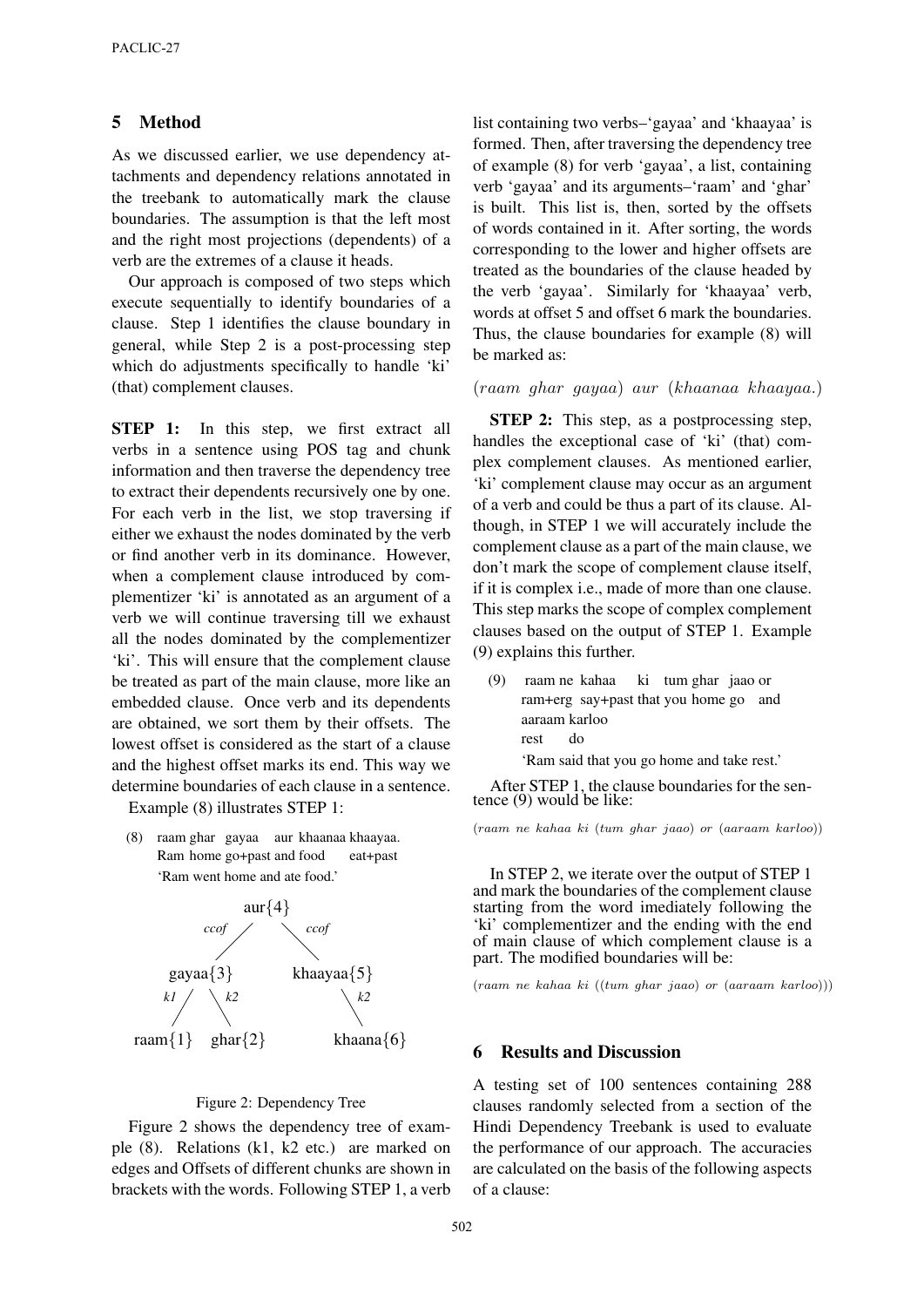- Start of clause
- End of clause
- Whole clause
- Finite clause
- Non-finite clause
- Embedded clause
- Non-embedded clause

Table 1 shows the accuracies of our approach for different aspects of clause marking.

| <b>Different aspects</b> | Accuracy $\%$ |
|--------------------------|---------------|
| Start of clause          | 97.91         |
| End of Clause            | 94.44         |
| Whole clause             | 94.44         |
| Finite clause            | 93.88         |
| Non-Finite clause        | 98.30         |
| Embedded clause          | 94.32         |
| Non-Embedded clause      | 94.55         |

Table 1: Results of different aspect of clause

While evaluating our approach, we come across some constructions which were not handled by it. They are:

- 1. Topicalisation: Extraction of a constituent from in its canonical position to clause initial position may sometimes affect the representation of actual clause boundaries. Extraction from subordinate clause to sentence initial position provides such an example:
	- (10) raam<sub>i</sub> maine kahaa ki  $t_i$  ghar gayaa. Ram I+Erg say+past that home go+past 'I said that raam went home.'

In example (10) 'raam' moved from its default position  $t_i$  to the sentence initial position. The overlap in the constituents of main and subordinate clauses in (10) makes the representation of clause boundaries in such sentences difficult.

2. Inconsistencies in the treebank: Since we rely on manually annotated dependency structures to identify the clause boundaries, any inconsistency in the structure would affect the accurate marking of such information. We spotted some errors which were due to the inconsistencies in the annotation in the treebank like part of speech and attachment errors.

# 7 Conclusion and future work

In this paper, we showed how implicit clausal information captured in a dependency tree can be extracted and added back to the original resource. We worked with the Hindi Dependency Treebank and automatically added the clausal information using the dependencies between constituents in the treebank. We discussed some of the issues in identifying clause boundaries using our approach. In the future, we plan to use the clause boundary annotated corpus furnished in this work for the task of clause boundary identification in raw text using machine learning.

# Acknowledgments

The work reported in this paper is supported by the NSF grant (Award Number: CNS 0751202; CFDA Number: 47.070).<sup>1</sup>

### **References**

- Akshar Bharati, Dipti Misra Sharma, Samar Husain, Lakshmi Bai, Rafiya Begum, and Rajeev Sangal. 2009. Anncorra: Treebanks for indian languages guidelines for annotating hindi treebank (version– 2.0).
- Rajesh Bhatt, Bhuvana Narasimhan, Martha Palmer, Owen Rambow, Dipti Misra Sharma, and Fei Xia. 2009. A multi-representational and multi-layered treebank for hindi/urdu. In *Proceedings of the Third Linguistic Annotation Workshop*, pages 186–189. Association for Computational Linguistics.
- R Dhivya, V Dhanalakshmi, M Anand Kumar, and KP Soman. 2012. Clause boundary identification for tamil language using dependency parsing. In *Signal Processing and Information Technology*, pages 195–197. Springer.
- Eva I Ejerhed. 1988. Finding clauses in unrestricted text by finitary and stochastic methods. In *Proceedings of the second conference on Applied natural language processing*, pages 219–227. Association for Computational Linguistics.
- Phani Gadde, Karan Jindal, Samar Husain, Dipti Misra Sharma, and Rajeev Sangal. 2010. Improving data driven dependency parsing using clausal information. In *Human Language Technologies: The 2010 Annual Conference of the North American Chapter of the Association for Computational Linguistics*, pages 657–660. Association for Computational Linguistics.

<sup>&</sup>lt;sup>1</sup>Any opinions, findings, and conclusions or recommendations expressed in this material are those of the author(s) and do not necessarily reflect the views of the National Science Foundation.